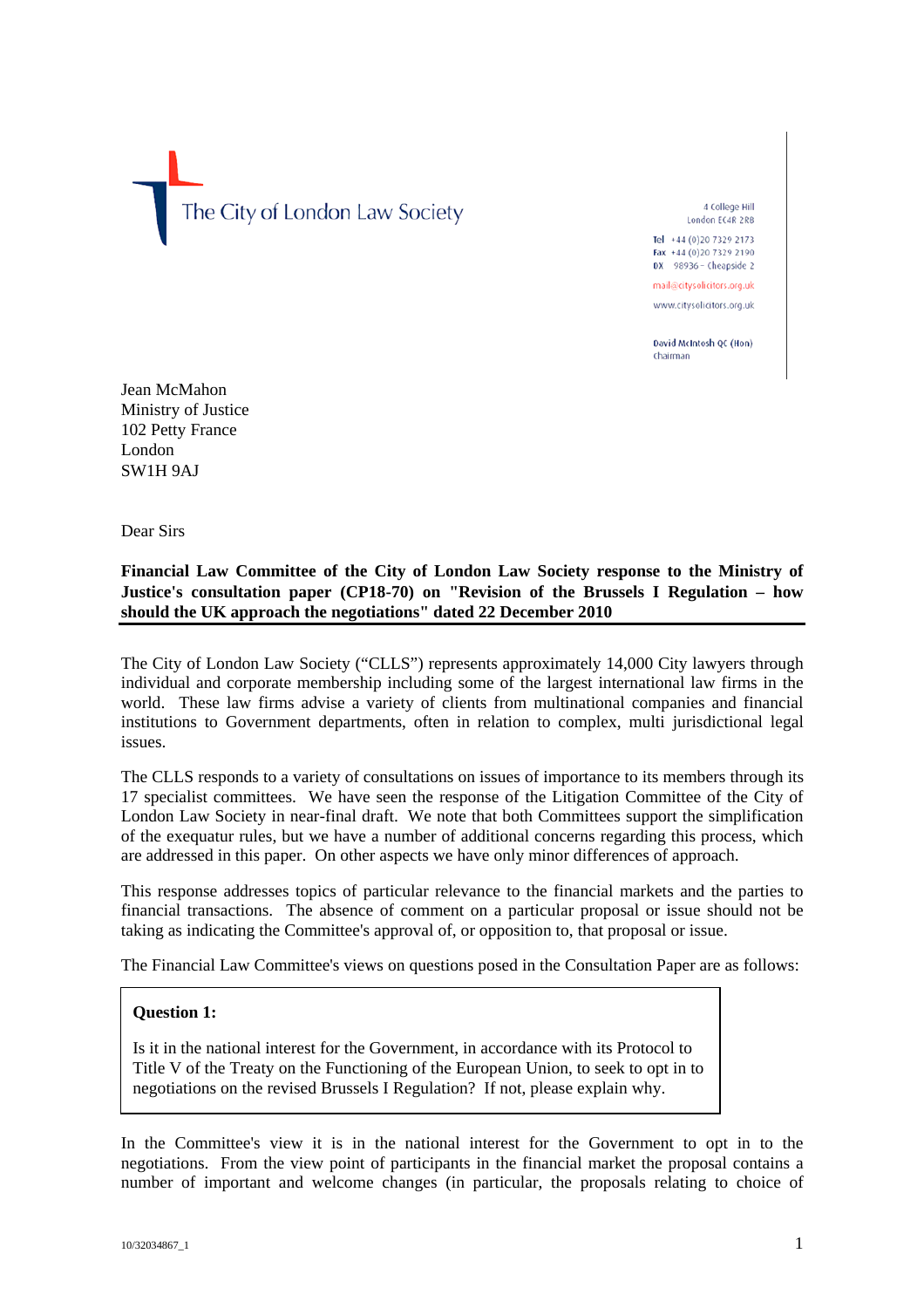jurisdiction and arbitration agreements). It would be unsatisfactory to arrive at a situation where English courts would continue to apply the "old" Regulation (with its flaws resulting in the undermining of jurisdiction and arbitration agreements) and the rest of the EU would apply the "new" Regulation.

The only aspect of the proposed changes that seems to us, potentially, to be of sufficient concern to call into question a decision by the UK to opt-in to the recast Brussels I Regulation are the proposals for abolition of the *exequatur* procedure, which, as currently formulated, lack adequate protections against fraud, appear to provide a method to circumvent the right of a consumer to bring proceedings in his or her home State and to provide a basis for evading the application of the fundamental policies and laws of the place of enforcement, contrary to general principles of EU law. In opting in, the UK Government should be confident that it can obtain additional safeguards in those areas.

# **Question 2:**

What are your views on the specific issues raised in this paper which concern the changes proposed by the Commission in the draft Regulation?

The Committee has considered and comments upon the Commission's proposals and the Government's initial views, in so far as they are of particular relevance to the financial markets and to financial institutions operating in those markets:

## **Abolition of exequatur**

1. The Committee supports a simplification of the exequatur procedure, with a view to minimising delays and costs. However, it is important that it is ensured that the defendants' interests are proportionately protected, as well as those of asset holders (such as banks) who may be faced with orders to remit assets abroad. The Committee has the following significant concerns in relation to the Commission's proposal, which they consider has not effectively considered the protection of defendant's rights in relation to judgments in other EU countries, so that they are substantially more vulnerable than in relation to judgments against them in the courts of their home States:

As currently drafted, the only redress of a judgment debtor faced with execution measures on a default judgment of another EU court is to apply to the court that issued the judgment, with the need to find lawyers in that jurisdiction and to deal with linguistic and procedural differences, in order to satisfy the originating court that they have not participated in the proceedings on one of the very limited grounds set out in Article 45 and also have not been able to challenge the judgment where it was possible for them to do so.

If they were aware of the proceedings or judgment prior to enforcement, then there is no redress, except for the possibility to apply to the court in the place of enforcement for relief on the grounds that "recognition or enforcement would not be permitted by the fundamental principles underlying the right to a fair trial" (Article 46). This would seem to turn on an examination of the processes of the originating court measured against those principles, but does not seem to encompass the possibility of non-participation because the judgment debtor rightly thought that they could only be sued in another forum (in particular, if they are a consumer entitled to the protections in Section 4 of the Regulation). Nor does it protect the judgment debtor against the violation of his substantive human rights, or the enforcing Member State against a requirement that it give effect to a judgment that violates the fundamental public policy rules of its legal order. For example, many Member States will not enforce judgments in relation to gaming debts or the supply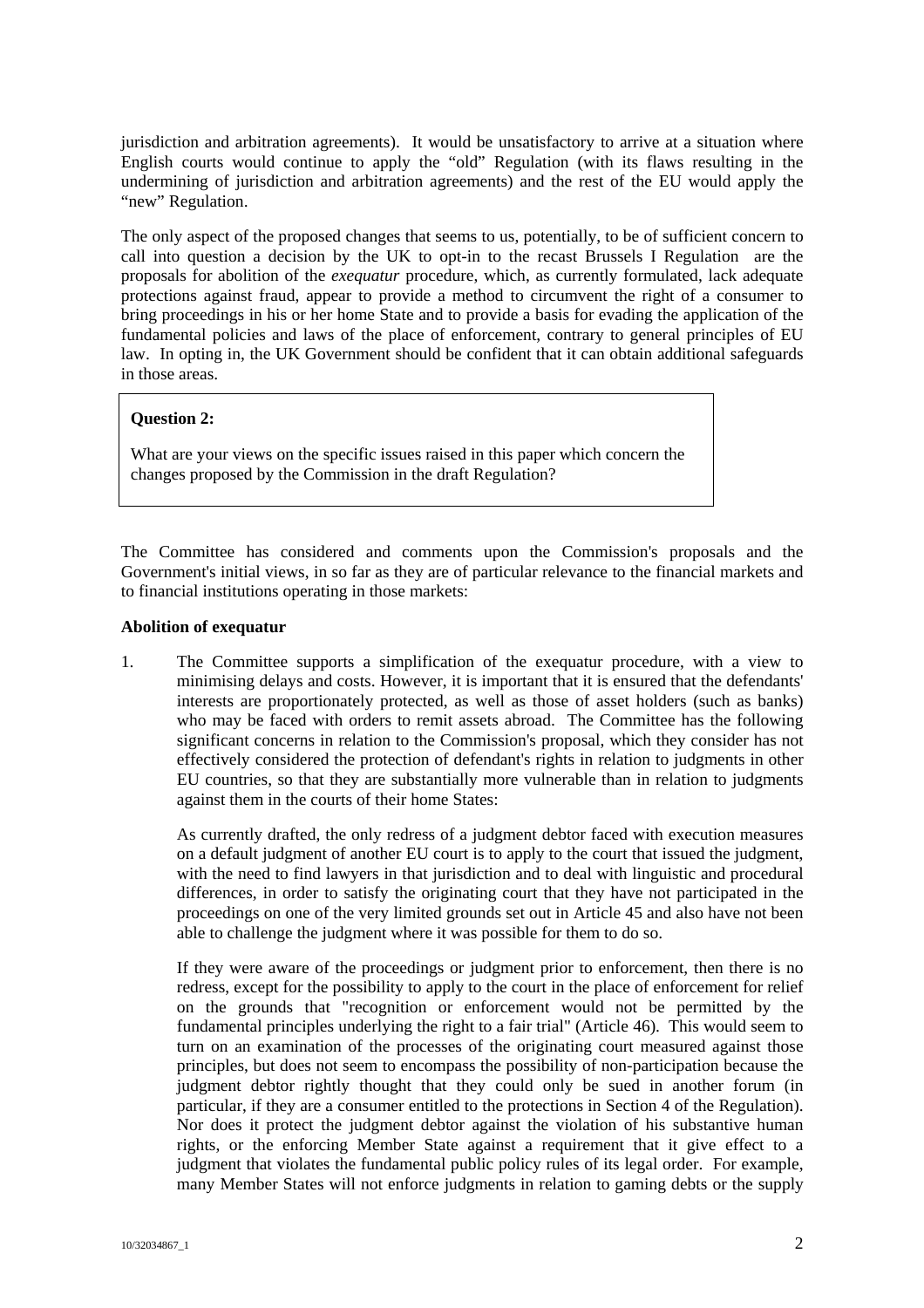of hard core pornography or certain prohibited drugs, but some others will. The proposed rules would, for example, require enforcement of a judgment in relation to a gaming debt in a jurisdiction which would consider such contracts to be immoral and contrary to its mandatory requirements in the interests of its society. This goes far beyond the abolition of exequatur and into the area of subsidiarity and national cultural distinctions recognised in the EU Treaties. Further, given that the Member State of origin may still give overriding effect to its own public policy, the removal of the exception at the enforcement stage may be thought to invite forum shopping, contrary to the aims of the Regulation.

There is also no protection at all if a judgment has been obtained by fraud unless this impinges on the trial process.

To address these defects we recommend that the UK Government should press for the following

a. *There should be a requirement that the applicant serve on the defendant an extrajudicial notice of his intention to enforce a judgment under the Regulation outside the Member State of origin which must be produced to the enforcing court.* In the case of evidence of dissipation of assets, the enforcing court should have discretion to take provisional measures without such notice, but not to allow any irrevocable enforcement measure until a specified time limit for reviewing the judgment and/or challenging enforcement has expired and any challenge/review has been resolved. It may be helpful if the notice and any communication to the enforcing court is required to state whether the judgment is a judgment in default of defence or after a full inter-partes hearing for reasons given below;

This seems very important, particularly in the case of default judgments, as a measure which could prevent fraudulent abstraction of assets with irrevocable adverse consequences for the defendant. Default judgments are those most likely to involve failure to follow due process, fraud or mistaken identity. In this regard we doubt that consideration has been given to the proper balance in relation to the right to enjoyment of property safeguarded by the ECHR, where it is manifest that the defendant may have not had any real opportunity to defend the claim.

- b. *There should be the right in the case of a default judgment for the enforcing court to decline to enforce where the defendant can show that he had good cause not to participate in the proceedings, in particular because they were brought in a forum lacking jurisdiction under the Regulation or because there has been mistaken identity or clear evidence of fraud*. Identity theft is ever increasing and there is also increased chance of mistaken identity where linguistic differences exist: we understand there have been some notable difficulties in relation to the application of the European arrest warrant with regard to mistaken identity. In financial claims there are considerable incentives to misuse the system, far more than in identifying criminals;
- c. *Consumers protected by Section 4 should be entitled to an automatic stay of execution in relation to a judgment entered by a court not competent under Section 4 and all issues (including those in Article 45) should be decided by the enforcing court, so as to afford to the consumer (and those holding consumer assets) the protections they should expect as a result of the provisions of Section 4*;
- d. *Banks or other asset holders against whom execution measures may be taken and who will face applications for remittance of substantial personal assets abroad and be exposed to potential claims from their customers should be entitled to apply to the enforcing court for a stay of remittance of assets abroad or for security of their own motion.* This is particularly important where the defendant has notified the bank that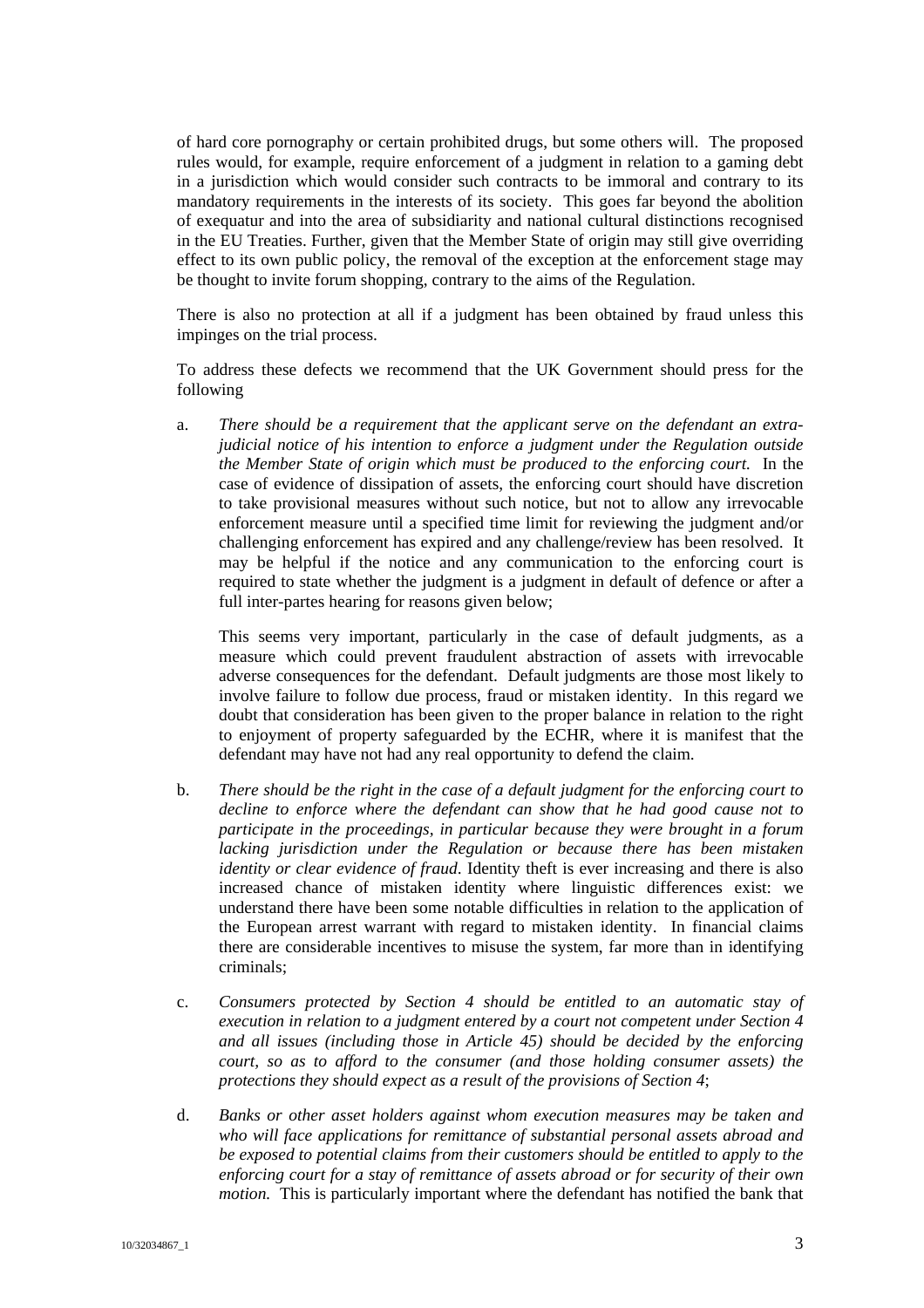they are seeking a review of the judgment or a stay of execution, but the execution measures would require assets to pass into the absolute control of the applicant in advance of that process being completed;

- e. *All defendants should be entitled, in addition to the issues of a fair trial, to raise before the enforcing court any public policy law which would prevent recognition and enforcement of the judgment, [and any over-riding EU or international obligation which would have that effect].* The Committee is opposed to the dropping of public policy, as a bar to recognition and/or enforcement of a judgment. The matters covered by the public policy exception are generally ones which are outside the competence of the EU institutions (or, if not, should only be changed by specific harmonisation measures which address the abrogation of the particular rule). It must be important to the UK and to other Member States that these national competences, protected by the Treaties, are not overridden by EU legislation made for a different purpose and it is not in the interest of the EU institutions to pass legislation open to challenge because it exceeds the powers in the Treaties. These public policy laws could range from foreign unilateral foreign policy measures (eg preventing enforcement of contracts with certain States or their nationals) to contracts in breach of FSMA 2000 (including UK implementation of EU law, where regulatory responsibilities are assigned to authorities in different Member States, so that the relevant regulatory rule would not necessarily be applied in the State of the originating court) to those supporting important social policies (eg related to pornography, drugs or gambling). We also note that, if the public policy exception were to be retained, there would be no need for special rules for defamation as are proposed. There seems no need, in order to improve enforcement of ordinary commercial judgments, to enable the enforcement in every Member State of contracts which some (even all but one) but not all, Member States consider illegal or morally repugnant;
- f. *It should be clarified that third parties who may have claims against the assets upon which enforcement is claimed are in no better or worse position in the event of execution of a judgment of another EU court than in the case of a judgment by the enforcing court.* This is important to reassure financial institutions which may have charges, liens or other rights over assets against which enforcement is sought, whether assets the subject of the dispute or assets against which execution of a monetary judgment is sought;
- g. *The provision dealing with cases where the judgment sought to be enforced conflicts with an earlier judgment between the parties, including one of the enforcing court or a court in a third country, must apply to recognition as well as enforcement situations.* Again this is important to prevent fraud and vexatious litigation. The absence of such a provision would leave a vacuum, which could be exploited, creating unnecessary cost.

#### **The operation of the Regulation in the international legal order**

2. The Committee opposes the Commission's proposal to extend the jurisdiction rules to non-EU defendants in replacement of current national rules. The Committee agrees with the Government's initial view that, in order to ensure reciprocity and in the interest of international comity, harmonisation of jurisdiction rules beyond the EU should be pursued on a multilateral basis, preferably within the ambit of the Hague Conference on Private International Law. Certainly this should be the case as regards commercial matters, even if it may be considered useful to give consumers rights to bring proceedings in their home State against third country suppliers operating from outside the Community (although this has to be balanced against the risk of conflicting judgments).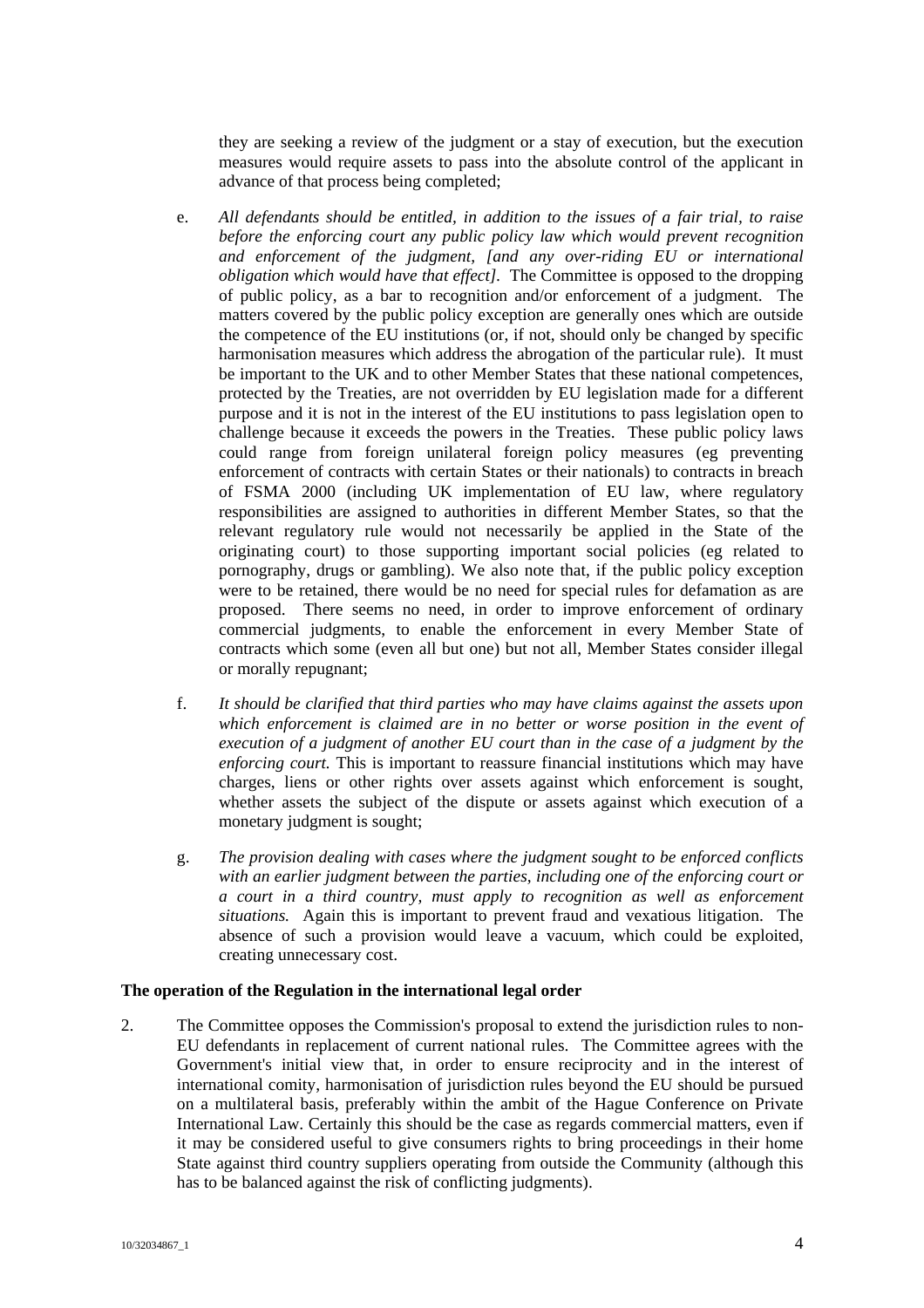- 3. In the Committee's view the national jurisdiction rules are working well and there is no compelling reason to substitute these for a (narrower) set of Regulation rules. The following are examples of important jurisdiction rules used under English law:
	- a. the right to join a defendant as a "necessary and proper" party to a claim (CPR PD 6B para 3.1(3)). Puzzlingly, the proposed drafting of Article 6 does not extend the equivalent Regulation rule to non-EU domiciled defendants, thereby treating such defendants more favourably than their EU counterparts;
	- b. the right to bring contract claims in English courts where the contract was made or breached in the jurisdiction or contains an English choice of law clause (CPR PD 6B para 3.1(6)). By contrast, Article 5 provides only for the jurisdiction of the courts at the place(s) of performance of the contract.
- 4. The Committee is concerned that the extension of the special jurisdiction rules to non-EU defendants would extend the effects of the ECJ's decision in *Owusu v Jackson* (Case C-281/02) and would extinguish the English courts' discretion to stay proceedings based on *forum non conveniens* grounds. The Committee endorses the European Parliament's view that it would be preferable if *Owusu* were reversed and a *forum non conveniens* rule was introduced into the Regulation.
- 5. The Committee opposes the extension of the protective jurisdiction rules in Sections 3 (insurance contracts) and 5 (employment contracts), in so far as this will further restrict the parties' ability to enter into choice of court agreements. The Committee agrees with the Government's preliminary view that this is particularly unmerited for insurance contracts where both parties are acting in a commercial capacity.
- 6. The Committee welcomes the introduction of a *lis pendens* rule which allows for a discretionary stay of proceedings brought before an EU court where there are concurrent earlier proceedings before a third state court. The Committee agrees with the Government's preliminary view that this rule should be extended to cover related actions, although not necessarily actions commenced after the EU court proceedings. This would bring the "new" *lis pendens* rule in line with the existing rule relating to competing EU proceedings.
- 7. Further, it is the Committee's view that it is important that Article 23 (exclusive jurisdiction clauses) is given full "reflexive" effect. EU Member State courts should be able to decline jurisdiction where there is a valid exclusive jurisdiction clause in favour of a third state court. The Commission acknowledges the importance of giving jurisdiction agreements maximum effect and this should apply to all jurisdiction agreements regardless of whether they provide for the jurisdiction of Member State or third state courts.

# **Proposed changes in relation to choice of court agreements**

- 8. From the view point of the participants in the financial markets this issue and the issue relating to the strengthening of arbitration agreements are the most important issues covered in the Commission's Proposal. It is essential that effective steps are taken to support and protect the exercise of party autonomy with respect to dispute resolution processes. In particular, it is the Committee's view that the Community should accede at the earliest possible opportunity to the Hague Convention on choice of court agreements.
- 9. In light of the above the Committee welcomes the proposed introduction of a rule which disapplies the "first seised" rule in the case of exclusive jurisdiction clauses (in favour of Member Sate courts) and gives priority to the chosen (Member State) court to decide upon its jurisdiction, but questions whether Article 32(2) is currently worded in a way which achieves this.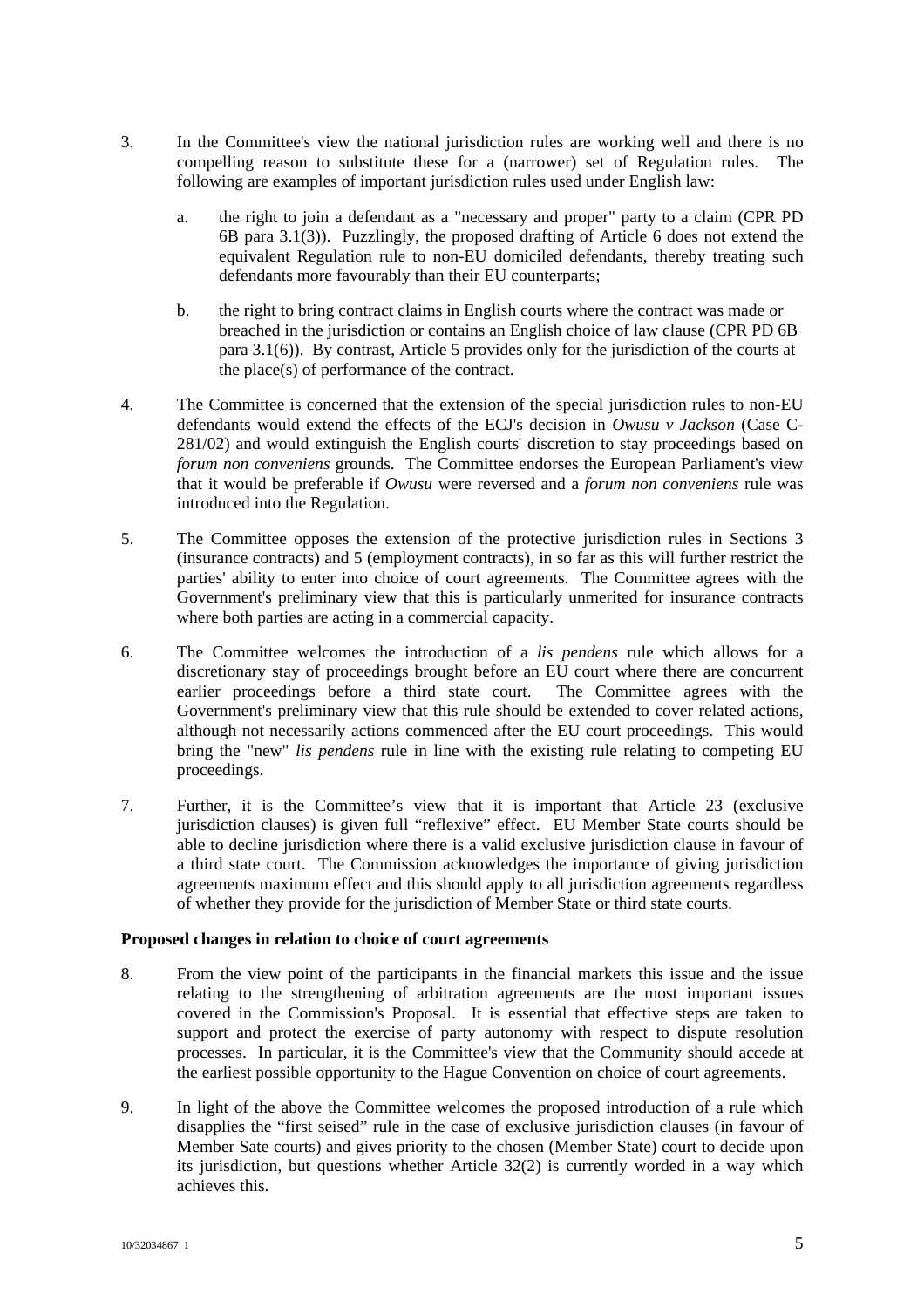10. The rules on time to decide on jurisdiction should apply to any court considering that issue (not just the court first seised). It would be helpful if the Regulation could encourage all Member States to treat jurisdiction as a preliminary point, as this would avoid the defendants' dilemma: either not to challenge an action started in breach of contract, or to risk the costs of pleading to the merits twice and facing considerable delay in order to get a judgment. It should be clarified that a need to complete pleadings on the merits under the courts procedural rules is not a special reason for delaying a decision on jurisdiction for more than 6 months. This would further encourage courts in all Member States to treat jurisdiction as a separate preliminary issue. It seems wrong that greater respect should be accorded to a choice of arbitration for dispute resolution than to the parties' choice of court.

## **The interface between the Regulation and Arbitration**

- 11. Arbitration provides an important, and increasingly used, method of dispute resolution in financial and commercial transactions. Whatever changes are made to the Regulation the objectives should be to maintain the Community's standing as a venue for arbitration, and enhancing party autonomy as already emphasised above in relation to choice of court agreements.
- 12. There are merits in the Commission's approach, but to avoid conflict with the 1958 New York Convention (to which all Member States are party) it is the Committee's view that the suggested rule to provide priority to the courts at the seat of the arbitration should be extended to disputes where there is an arbitration agreement with an arbitral seat outside the EU, at least where the seat of an arbitration would be in a New York Convention country. For the same reasons set out above in relation to choice of court agreements the Committee believes that arbitration agreements should be given maximum effect regardless of where the arbitral seat is located. A provision which reinforces the existing Treaty obligations of Member States should not be controversial.

# **Proposals designed to ensure the better coordination of legal proceedings before the courts of Member States**

- 13. The Committee welcomes the rule in Article 29(2) which requires the first seised court to come to a conclusion on its jurisdiction within 6 months.
- 14. The Committee has no concerns about the exchange of information between courts relating to parallel proceedings, if this is limited to the matters mentioned in Article 29(2) and does not cause delay to proceedings. However, the Committee is sceptical about the requirement that the court with substantive jurisdiction and any courts seised with applications for provisional measures seek information from one another, especially where this may result in delays in granting urgently required protective measures. This concern applies in particular to the second sentence of Article 31.
- 15. The intention of Article 30(2) relating to "related actions" is not entirely clear. If Article 30(2) aim is to cover collective actions and to compel the first seised court to take jurisdiction over related actions regardless of whether its national rules on collective redress allow this, it is the Committee's view that this is an issue which should be considered and resolved as part of the separate consultations which are being carried out by the Commission. Meanwhile, it should be excluded from the Regulation.
- 16. The Committee welcomes the extension of the recognition and enforcement rules to provisional measures which have been granted *ex parte* and the inclusion of (protective) orders for the collection of evidence within the scope of the Regulation. It is the Committee's view that it would also be helpful if any new drafting would clarify that a "real connecting factor", in addition to requirements contained in national laws, was not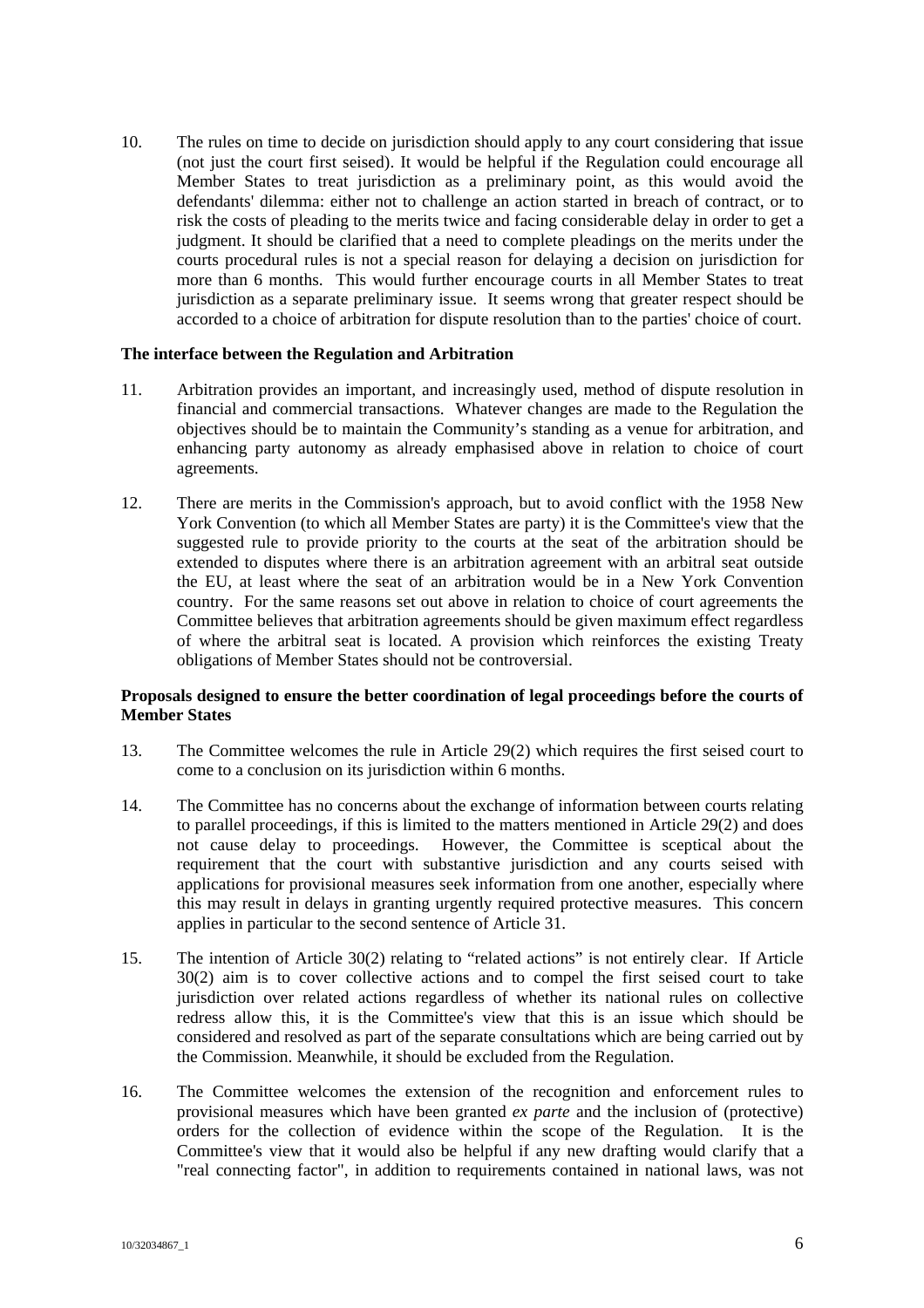required, as this aspect of the Court of Justice's case law has given rise to considerable difficulty.

17. The Committee does not agree with the exclusion of provisional measures granted by courts without substantive jurisdiction from the Regulation's recognition and enforcement rules. There is no justifiable reason to take such measures out of scope. They are enforceable under the current rules and should remain enforceable.

## **Proposals aimed at improving access to Justice**

18. The Committee sees some merit in including a rule of special jurisdiction for proceedings to recover possession or control of *tangible* moveable assets in favour of the courts of the place where the asset is physically situated. However, there is scope for such a rule to be manipulated and it is the Committee's view that it may be beneficial to exclude situations where the assets have been moved to a Member State solely or principally to establish jurisdiction. Further, it is the Committee's view that *intangible* moveable assets (e.g. debts, securities, *choses in action*) should be excluded from the scope of this rule given that the assignment of a *situs* to intangibles is artificial and that there are both international treaties and proposed Community rules aligned to the Unidroit Geneva Convention on Substantive Rules for Intermediated Securities under discussion as regards intermediated assets. In respect of other intangibles the bases of jurisdiction already included in the Regulation appear to work effectively at present.

## **Question 3:**

19. Do you agree with the tentative impact assessment? If not, please explain why.

19. The Committee agrees with the Government's tentative impact assessment subject to the following additional or qualifying points:

# **Abolition of exequatur**

- 20. Although there will be a cost saving as a result of not having to register a judgment for enforcement, local legal advice will still be required in relation to local enforcement methods and legal and court costs will need to be incurred in the country of enforcement when taking enforcement steps. Also, enforcement of judgments from EU Member States will no longer be channelled through a stipulated court in the country of enforcement and judiciary and court staff will need to be trained more widely in relation to the enforcement of EU judgments. The cost savings may therefore not be that considerable.
- 21. As mentioned above, it is the Committee's view that the safeguards provided for are insufficient and require to be strengthened to avoid injustice and the increased risk of fraud. It may be questionable whether, assuming those safeguards are put in place and taking into account the costs referred to above, whether exequatur is not as efficient in the UK as the proposed alternative. If no additional safeguards are provided for, the increased risk of a denial of justice to innocent defendants may render any economic gain illusory.

## **The operation of the Regulation in the international order**

22. The Committee remains unconvinced that a case has been made out for an extension of the jurisdiction rules to non-EU defendants. Under the Commission's Proposal claimants' ability to sue non-EU defendants in English courts would be more restricted (see above for examples). Even if claimants where given the ability to take advantage of the protective jurisdiction rules, due to a lack of reciprocity, there is a significant risk of parallel